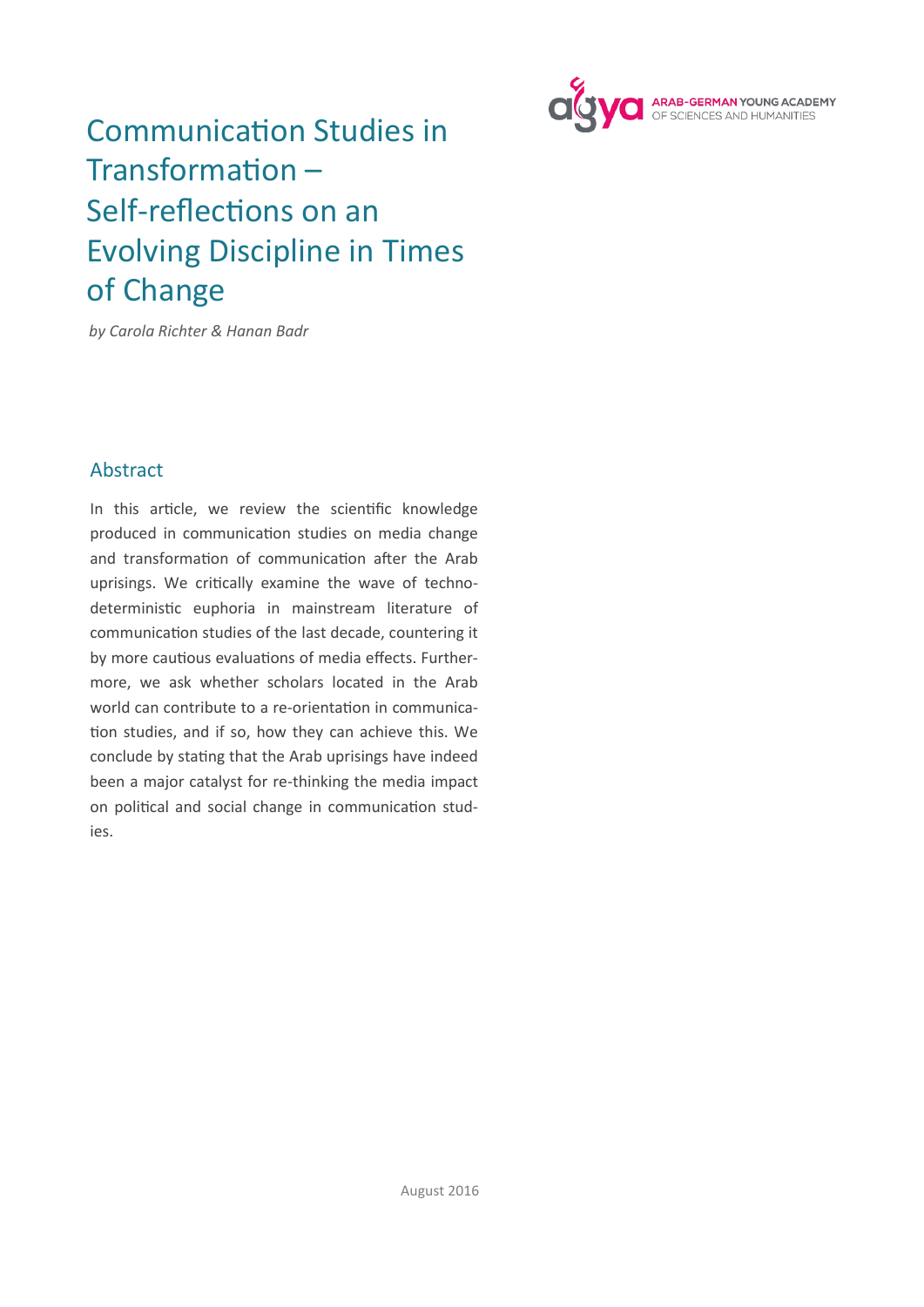# Academia in Transformation

This Working Paper is part of a series of publications in the project "Academia in Transformation". A collective volume of all project papers will be edited by Florian Kohstall, Carola Richter, Fatima Kastner and Sarhan Dhouib and published by NOMOS in 2017.

### Suggested Citation

Richter, Carola & Badr, Hanan (2016): Communication Studies in Transformation – Self-reflections on an Evolving Discipline in Times of Change. Arab-German Young Academy – Transformation Group Working Paper No. 2/2016.

### Working Paper Series

 $\n *Paper* 1\n$ An Uprising in Teaching Arabic Language

Paper 2 Communication Studies in Transformation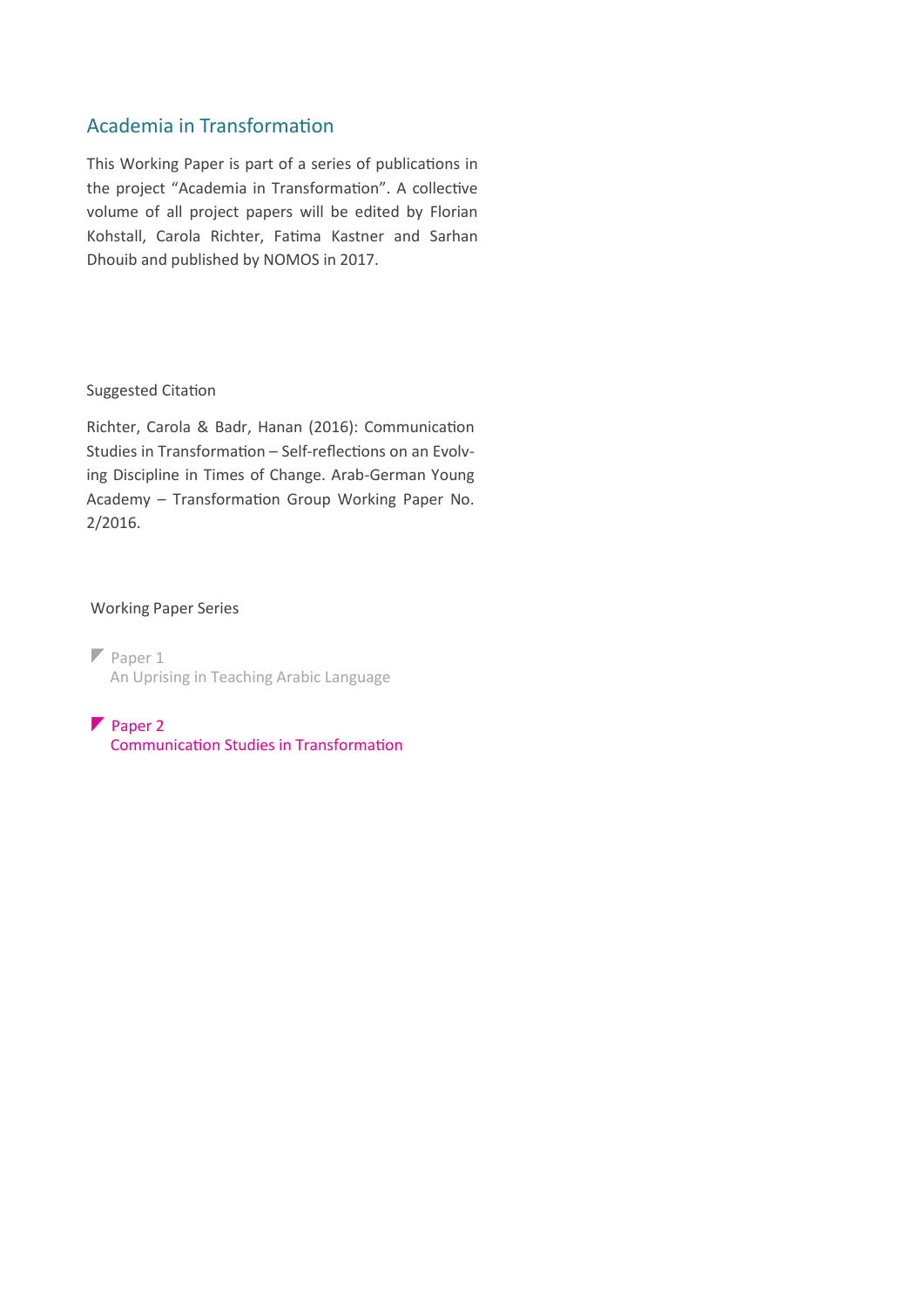### About the Authors



#### Carola Richter

is Junior Professor for International Communication at Freie Universität Berlin. Her research interests include media systems, foreign news and protest communication. She is an AGYA member since 2013.



#### Hanan Badr

is post-doctoral Research Associate in the project Media Functions in Transition at Freie Universität Berlin. Her research interests include international communication, public sphere and journalism. She is an AGYA member since 2014.

# About the AGYA Working Group Transformation

Popular uprisings in the Middle East and North Africa (MENA) have had a deep impact, not only on the societies in the respective countries, but also on academic disciplines and scientific relations between Europe and Arab countries. Many of the developments that have taken place in the region are not exceptional but reflect and accelerate global trends. The importance of new media, new forms of social mobilization and new instruments of governance are not limited to the MENA. Through a transcultural perspective the Working Group Transformation of the Arab-German Young Academy of Sciences and Humanities (AGYA) aims to better understand these trends. The Working Group debates how ideas, norms and concepts are diffused in a context of mutual exchange and how scientific relations between Europe and the MENA can be improved.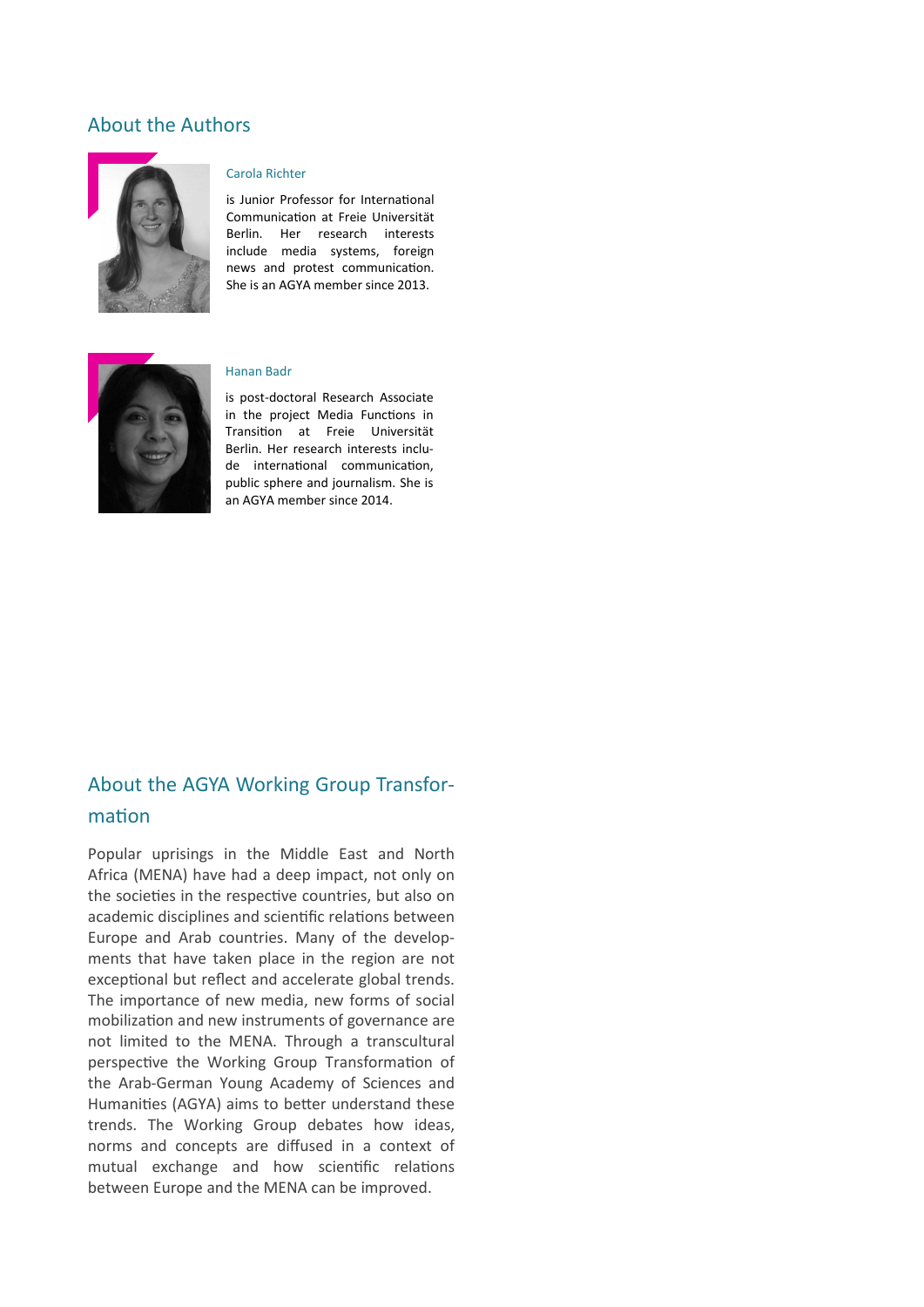# Communication Studies in Transformation – Self-reflections on an Evolving Discipline in Times of Change

Monday morning: You are woken up by the alarm clock set on your mobile phone, you get up to check the news of your overseas friends on Facebook before watching the latest world news on TV. On the way to work, you quickly whatsapp your friend that you cannot make the scheduled meeting tonight, then you read your local newspaper app on your tablet.

These daily actions describe ordinary media usage on an average day and summarize the massive changes we have witnessed in our media use. Over the last couple of years the rapid developments in media technology have immensely changed our communication practices; and they are changing them still. Most likely, we follow the same actions like generations before us – waking up, reading newspapers, connecting with friends – but we do it in a different way brought about by new technologies. This process is exactly what communication scholars termed *mediatization* (or medialization). It refers to the incorporation of all kinds of new media technologies in quotidian practices (Hepp & Krotz 2014).

The phenomenon of mediatization takes place on a global scale and has become part of every society. In particular, it has facilitated the transnational transfer of concepts, products and content tremendously. Hence, since the beginning of the digital era in the 1990s and even more so since the advent of Web 2.0 in the mid-2000s, communication studies have started to shift their focus from the mass consumption of media to the individualized forms of media production and use. Often, however, the mainstream studies on mediatization published in the leading journals in the U.S., the U.K. or Germany remained oddly unpolitical as if new media had stripped the public of its political ambitions. Over the past decade, the majority of the studies have shown us how American college students share music files and cute cat pictures via social media, how women utilize cameras on their smartphones, or how school life is changing through mediatized day-to-day activities (e.g. Pettegrew & Day 2015; Hjorth 2014; Hepp & Krotz 2014). Most of the communication studies focused on new media and for a long time strongly concentrated on researching "developed" societies in the Northern hemisphere such as Europe, North America or Korea and Japan.

Yet, on the other hand, when scrutinizing research on internet communication focusing on China, Africa, and the Middle East, we discover that the studies during the past decade mostly brought the political dimension to the forefront: research explored media regulation by authoritarian regimes, media usage by protest groups, exile media and so on. Communication studies seemed to divide the mediatized world into quotidian practices in the 'West', and political effects in the 'Rest'.<sup>1</sup> It is interesting to observe how the two mentioned theoretical strands of one and the same global phenomenon – namely mediatization – have shaped the development of communication studies in recent years. In particular, we can detect a rather techno-deterministic approach that reduced the 'Rest' to a receiver of Western technology yearning for freedom, but at the same time also essentialized the 'West' as a homogeneous entity – which it certainly is not.

However, reviewing the scientific knowledge produced in communication studies on media change and transformation of communication five years after the Arab uprisings, we can see interesting developments: The wave of techno-deterministic euphoria has been countered by more cautious evaluations of

 $1$ We borrowed a quote from Stuart Hall here, who spoke about the scholarly construction of 'The West and the Rest' with regard to power relations already in 1992.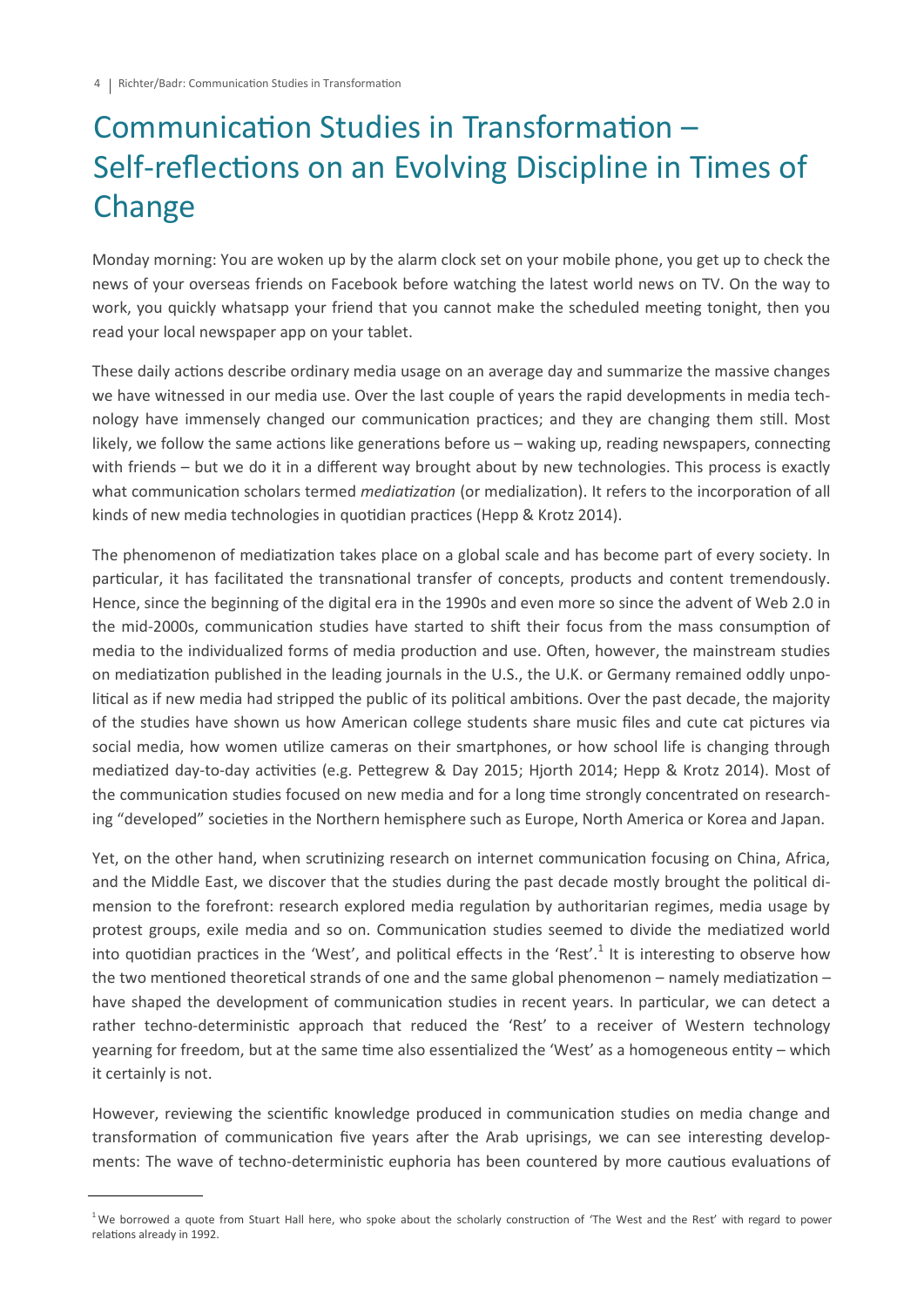media effects and interventions from social scientists of different disciplines. In the following sections, we lay out the rationales behind the two different approaches by referring to mainstream literature of communication studies of the last decade, as well as to our own work in the field in which we got used to combine theories and models developed in the West and case studies in Arab societies. Our second focus is on whether scholars located in the Arab world can contribute to a re-orientation in communication studies, and if so, how they can achieve this. We conclude by stating that the Arab uprisings have indeed been a major catalyst for re-thinking the media impact on political and social change in communication studies.

### The Arab World in Focus

Indeed, as the Egyptian sociologist Mona Abaza argues, the Arab uprisings "have revived academic interest in the region in a clearly positive manner" (Abaza 2011). The events have raised scholarly awareness about the role of media and its connection to social and political change in a region that has lacked such attention for a long time. However, with this attention pre-defined concepts and imposed theories have also gained ground. Moreover, many media scholars, in shifting their research interests quickly, have also become what Abaza terms "overnight Middle East experts". Scholars referred to the events in the Arab countries because they seemed to support their academic approaches, but they stopped doing so as soon as their concepts became no longer sufficient to grasp the complexities of the interactions between media, society and transformation.

It was the Green movement in Iran in 2009 that had for the first time stimulated research about the role of social media in political upheavals (Kamalipour 2010). It seemed to be a wake-up call for closer scholarly attention to the political potential of social media. Later on, the obvious presence of social media in the Arab uprisings tremendously boosted research on media effects in communication studies. After 2011, the investigation of the role of communication in social networks and digital media became a focal point of research in relation to the Arab world. When Egyptians even named their newborn children "Facebook"<sup>2</sup> and exuberantly thanked social media, there must have been something special about it.

In order to determine the kind of knowledge communication scholars have actually produced on the Arab uprisings, we analyzed all journal title entries in the time span from 2011 to early 2015 in the Web of Science Core Collection, thus looking only at journals which are listed in the Social Science Citation Index (SSCI). Globally, this collection includes the most influential communication studies journals. Using the topical search terms "Arab spring OR Arab\* OR Egypt OR Tunisia OR Libya OR Syria," we identified 148 original articles that referred to media in the Arab world. Only 66 out of 148 articles actually dealt with an Arab country or local social phenomena, while the majority of the articles (83) simply referred to the "Arab Spring" as a marker, symbol or a cultural concept, but investigated different topics such as the Facebook use of young people in South Africa or the Occupy Wall Street movement. Often, the term "Arab Spring" acts as a specific imagined construct which is transported and reproduced in these research settings, leaving little room for investigating the complex and structural factors behind the uprisings and the respective role of (social) media. Although the simplistic causality of the so-called "Facebook revolution" has meanwhile been highly contested by most researchers, the argument that a revolution had been

<sup>&</sup>lt;sup>2</sup> See CNN, February 21, 2011, available on [http://edition.cnn.com/2011/WORLD/meast/02/21/egypt.child.facebook/.](http://edition.cnn.com/2011/WORLD/meast/02/21/egypt.child.facebook/)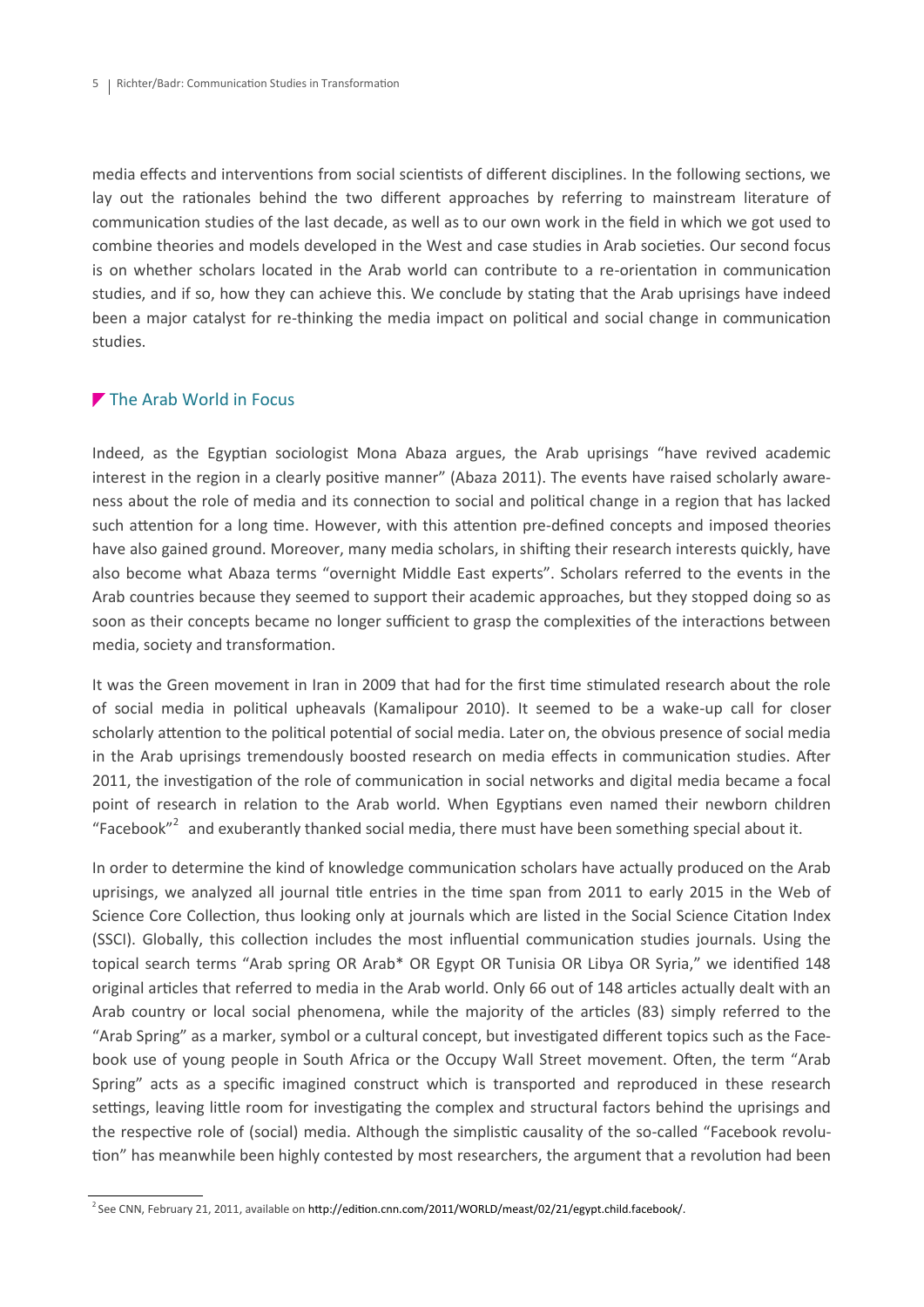triggered by specific communication tools such as Twitter and Facebook was often uncritically accepted and reproduced through the de-contextualized reference to the "Arab Spring" whenever political effects of media needed to be highlighted. The extensive debates between euphoric determinism of social media effects (which are to be found in communication studies) and suspicious notions of social determinism and political economy (which can be found in area studies) are lacking (Badr 2015). So, the evident disconnect between communication studies and area studies, with some exceptions, explains the mentioned de-contextualized reference to the "Arab Spring" in communication studies.

Of the remaining 66 articles investigating Arab media in depth, an overwhelming majority of 52 papers – or 79 per cent – focus on ICT and new media, while only 14 – or 21 per cent of the relevant literature – discuss other aspects of Arab media. For example, one article examines identity formation in Syria and how this is reflected by a particular TV series (Al-Ghazzi 2013). This anecdotal evidence shows how communication studies follow fashionable trends and instantly appealing catchwords. Recent research focusing on the Arab world in particular seems to be obsessed with ICT, neglecting the fact that television is by far the most used medium in the Arab world, reaching almost every household (Dubai Press Club 2010). Even in the most populous Arab country with a relatively advanced technical infrastructure like Egypt, the internet penetration did not exceed 25 per cent of the population in 2011, and rose only after the events of the Arab uprisings to about 32 per cent in 2014.<sup>3</sup> In other countries, such as Syria, Libya or Yemen, which also witnessed uprisings, the internet penetration was and still is far lower.

### The Return of the School of "Massive Effects"

In light of these imbalances, how can we explain the limited focus of the published research in communication studies? One part of the explanation seems to be the scholarly uncertainty about how to grasp the new and developing phenomenon of *mediatization* adequately – established explanations all seem to be outdated. The Danish scholar Rasmus Kleis Nielsen, for example, has summarized the debate about the subfield of political communication and its failed adaptation to what he termed "sociotechnological changes" (Nielsen 2014: 7). He clearly criticizes the non-adaptability of communication studies to new circumstances that started well before the Arab uprisings and were mostly shaped by the invention of the internet. The mediatization of nearly all aspects of life, accelerated by the interactive turn of internet use – also known as Web 2.0 – certainly brought huge challenges for communication studies. Nielsen (2014: 6) describes, for example, how audiences are fragmenting (or cannot even be described as audiences anymore since they produce content while they are consuming at the same time), media organizations are changing, and processes of individualization are taking place. Under these circumstances, he further argues, relying on what he calls "zombie concepts" – concepts that are desperately kept alive, such as agenda-setting, public opinion, and focus on what the media do with people instead of what people do with the media – might put communication studies on the wrong track, thus rendering this discipline irrelevant to their societies at the very least.

Over the last decade, there has been a growing sentiment among scholars that classical US-inspired communication studies with their focus on media effects might miss the point (Lynch 2008). This explains the steady growth of research that borrows from other social sciences disciplines, such as media analysis

 $3$  According to statistics of the International Telecommunication Union (ITU):

http://www.itu.int/en/ITU-[D/Statistics/Documents/statistics/2015/Individuals\\_Internet\\_2000](http://www.itu.int/en/ITU-D/Statistics/Documents/statistics/2015/Individuals_Internet_2000-2014.xls)-2014.xls.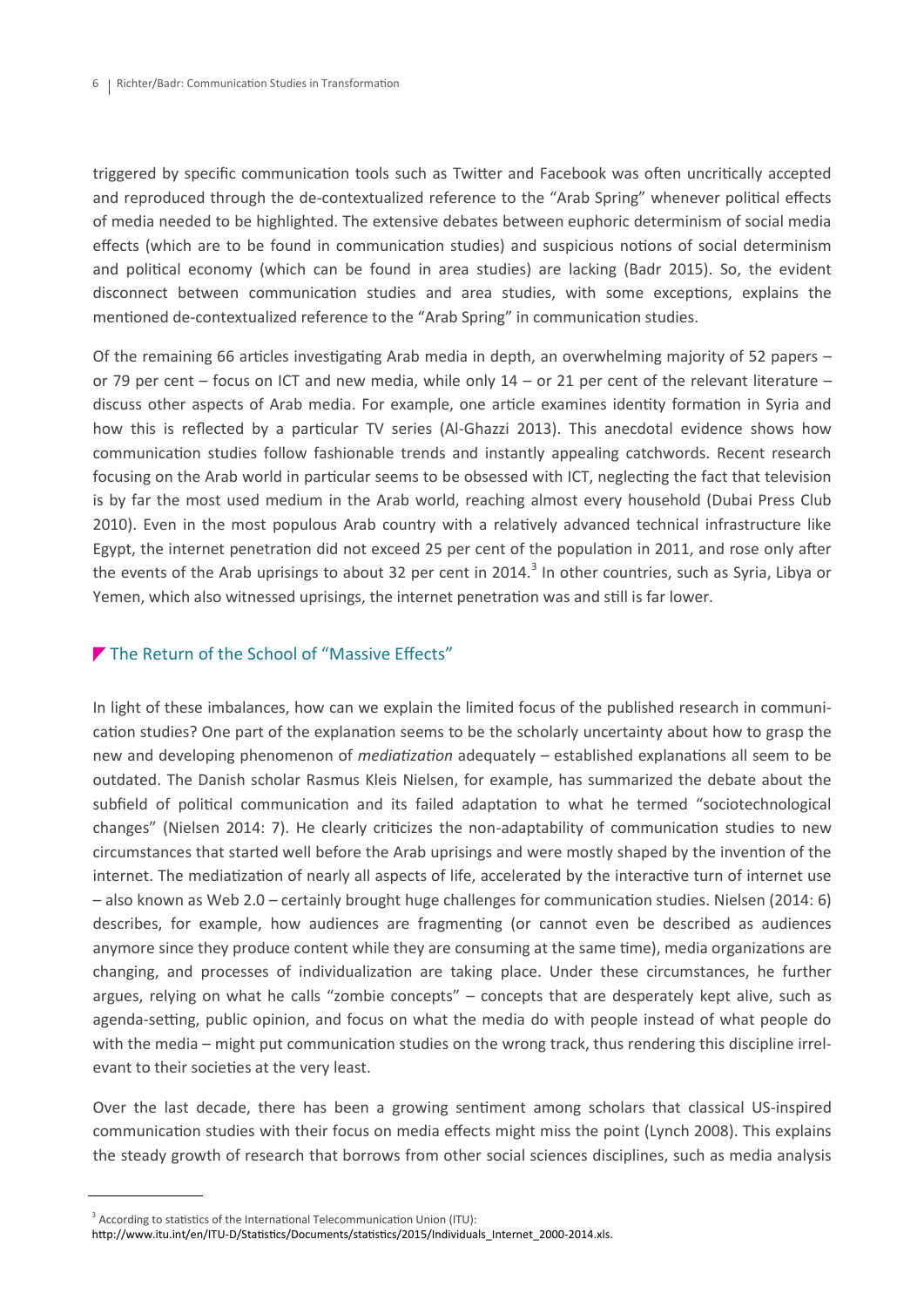related to cultural studies, or critical media studies inspired by the Frankfurt School (Punathambekar & Scannell 2013). Interestingly, however, the Arab uprisings have accelerated this shift while at the same time reviving the almost forgotten paradigms of modernization and technological determinism - paradigms that seemed to offer easier explanations for complex realities because they had a longer tradition in communication studies – even if they had been discredited. Like in the 1960s, "massive effects" of the media are now being overemphasized by claiming an overly influential role of media in triggering changes in human behavior as well as in political and social structures. Marc Lynch diagnosed this trend before the uprisings and concluded that, "as in the earlier generation of Western media effects research, the absence of serious empirical research and undertheoretized (sic!) causal mechanisms allow a politically convenient and superficially plausible "massive effects" assumption to go largely unchallenged" (Lynch 2008: 18). Obviously, this can be explained by a colonial legacy towards the 'Rest' that has at first been hidden behind a benevolent rhetoric, but that has later been accelerated with the perception of the triumphant advance of Western technology in the Arab world; this trend has become clearly visible in media and academia during the Arab uprisings. In one of his TV interviews Mark Zuckerberg even explained why social media were so important to the entire world: "Here we use things like Facebook to share news and catch up with our friends, but there – they're gonna use it to decide what kind of government they want, get access to healthcare for the first time ever, connect with family hundreds of miles away that they haven't seen in decades. Getting access to the internet is a really big deal!"<sup>4</sup> Interestingly, he forgot that "here" (in the U.S.) social media are used in political communication as well; political and societal changes are accelerated by certain media practice patterns. Moreover, most of the people "there" (in the non-Western world) seem to use Facebook and other social media for entertainment and personal purposes just like the Western users: they share information about football, music or cute cats (Wheeler 2005; Braune 2013).

Demystifying media technology has often been neglected by scholars. Larry Diamond, a well-known political scientist, coined the term "liberation technology", which is "any form of information and communication technology (ICT) that can expand political, social, and economic freedom" (Diamond 2010: 70). Similarly, the idea of finally having found a tool to facilitate democratization processes has guided most scholarly literature since 2011, in particular with regard to the Arab uprisings. Badr (2015: 2-4) summarizes the main arguments in this strand of literature. In particular, she identifies a revival of the normative concept of a Habermasian public sphere. After being read in Germany for some 20 years already, the concept of the public sphere appeared prominently in the Anglo-Saxon scholarship only after Habermas' book, "The structural transformation of the Public Sphere", had been translated into English in 1989. With the importance of social media in the Arab uprisings, the concept of the public sphere and its potential expansion due to technological innovation had a second revival. Accordingly, the main hypothesis is that online media opened up an otherwise repressive and controlled public sphere. In particular the internet is seen as fertile ground for contestation mechanisms, where political and social actors can engage to express contrasting and divergent views, thus also forming counter-publics. This again, so the argument goes, facilitates inter-media agenda setting, i.e. a spillover of themes from internet sources into the broader public: "Social media, therefore, break the monopoly of traditional elites and successfully put neglected topics on the media agenda" (Badr 2015: 3). It was hoped that these technology-facilitated possibilities would lead to a newly empowered citizenry.

<sup>&</sup>lt;sup>4</sup> Mark Zuckerberg on CNN, August 21, 2013, available on [https://www.youtube.com/watch?v=F8N3wGjiPYg.](https://www.youtube.com/watch?v=F8N3wGjiPYg)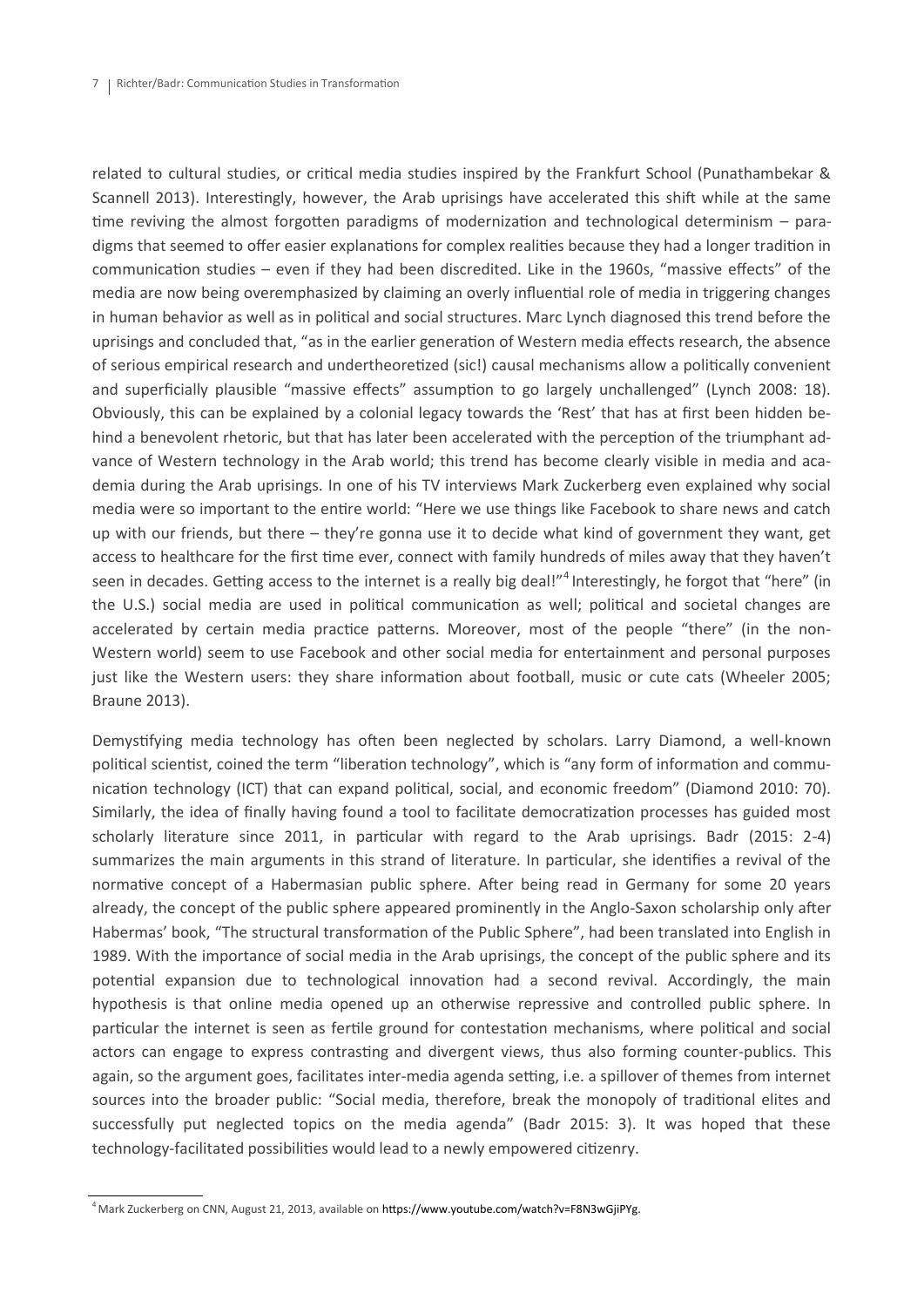### ▶ Challenging Concepts

Going beyond our original review of the major communication studies journals, other perspectives emerged to cope with the witnessed processes in social and political change in the Arab world, as well as in China or Russia, or even through the NSA surveillance scandal in the West. In opposition to what has been called the "utopian" perspective of social media effects, a "dystopian" counter discourse arose. One of its most prominent proponents is Evgeny Morozov. He argues that digital media helped primarily authoritarian institutions like regime elites to find new and more effective ways of controlling and repressing their people (Morozov 2011). Developments in the Arab countries and elsewhere also show that the internet also harbors the potential for information manipulation and government surveillance, and does not necessarily function as a liberation technology as optimistically presumed (Badr 2015).

Similarly, other scholars explicitly referred to the Arab uprisings to show an overestimation of the social media effects. Lynch (2013) spoke of a "Twitter devolution" and a "Tahrir bubble". Embedding this insight into a broader global context, the "normalization thesis" comes into play. According to this thesis, normalization processes happen through commercialization mechanisms, citizens' behaviors, and actors such as the state acquiring new skills, therefore transferring offline power constellations to the online sphere (Anstead & Chadwick 2009). The new innovation becomes normalized.<sup>5</sup>

Similarly, the naïve expectation that the internet will become a platform for rational deliberation and idealistic inclusion needs to be put into perspective. The current debate among European journalists on dealing with the flooding hate speech in online commentaries aptly illustrates how online deliberations are far from being rational or inclusive; on the contrary, they foster the growth of radical polarized positions within the political culture. South of the Mediterranean, in Egypt, we witnessed a real "battleground Facebook" between followers of different political positions (Badr 2013). So, while a highly optimistic depiction of technology prevailed in communication studies shortly after the Arab uprisings, later more nuanced perspectives on (social) media and its contexts emerged to understand the potential role of media in social and political change beyond the initial techno-deterministic view. This development relied on general shifts in communication studies that have started with the advent of the internet, but it has gained a new dynamic with the uprisings of 2011. Yet, it remains that different approaches within communication studies – postcolonial vs. modernist, normative vs. descriptive, and quantitative vs. qualitative – all still continue to co-exist and to find self-serving evidence in the Arab uprisings to legitimize their own findings.

## Arab Inroads?

In the early 2000s various scholars at U.S. universities – often with a "migration background" – felt discomfort when blindly applying Western theories in globalization research. Hence, they started a debate about de-westernizing media and communication studies (Curran & Park 2000). Since then, there has prevailed the question on how "different conceptions about knowledge, humanity, identity, individualism, and community" could help to "produce legitimate" knowledge about societies under investigation (Waisbord & Mellado 2014: 366). Therefore, our own questions in the context of the de-westernization debate can be summarized as follows: Did the uprisings bring more attention to specific Arab academic contributions to the mainstream communication studies? And how can significant local inroads into communication studies be made possible?

 $5$  See also the upcoming paper by Graffi & Amft in this working paper series.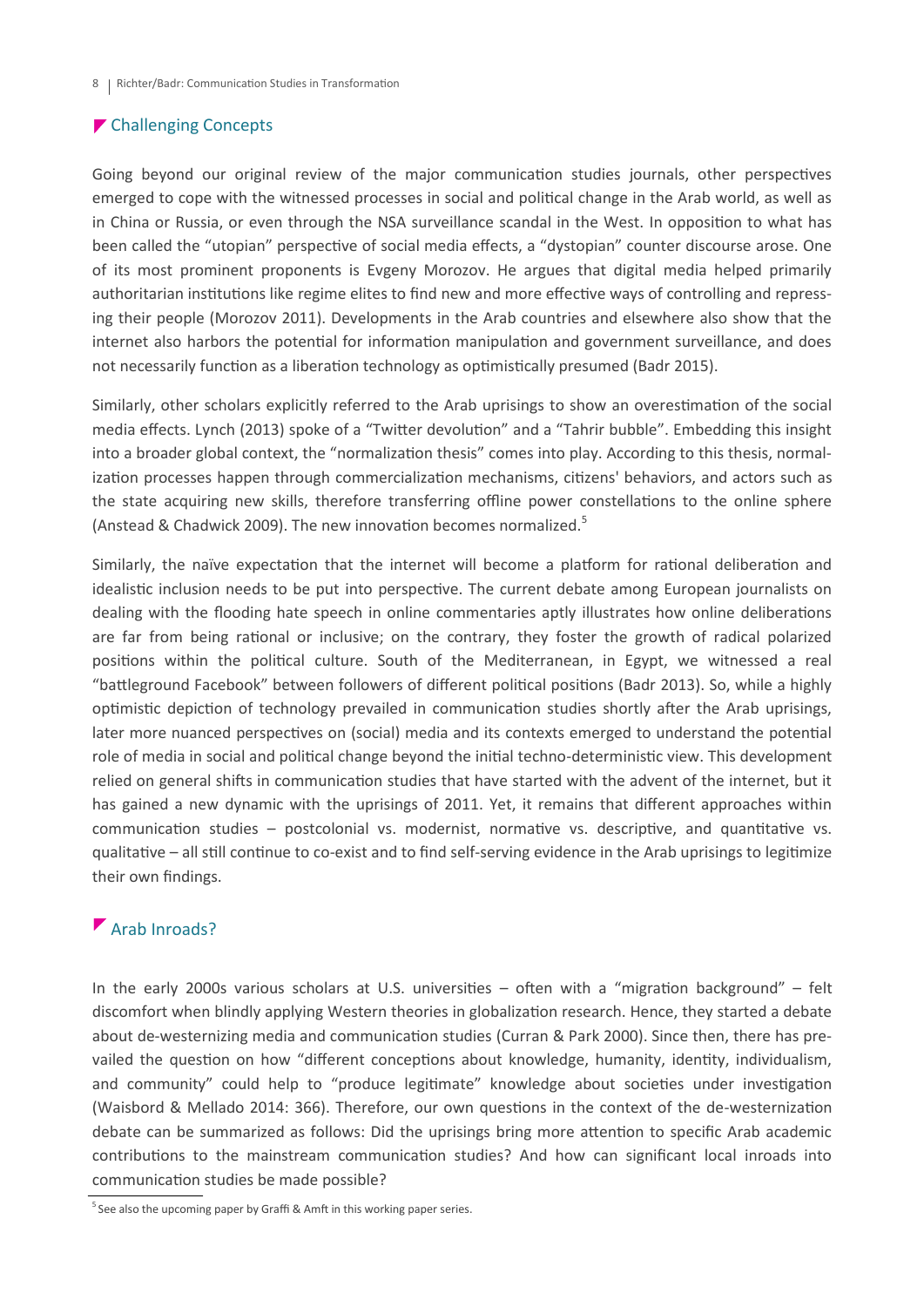To answer these questions, we investigated the background of the authors of the 66 journal articles mentioned above. Indeed, about a third was written by scholars with Arab names. However, most of those scholars are located abroad and affiliated with U.S. or British universities. Only six of the leading authors were actually affiliated with universities in the Arab world, and half of them worked at American universities in the region. Previous investigations of knowledge production by Arab social scientists already told us that only negligible contributions by local scholars are visible in the widely read, high-impact journals. Sari Hanafi and Rigas Arvanatis analyzed the "politics of citation" (2016: 255) within the context of the Arab uprisings in social sciences and found an "evident hierarchy […] of knowledge production" (275), with the "highest level of legitimacy (and the highest citation factor)" accorded most commonly to those "from US foreign policy Ivy Leaguers". Only on the lower level of the hierarchy do they locate "peripheral knowledge producers" that "include Arabs writing from within the region, in Arabic" (2016: 276). We can draw similar conclusions from our investigation into high-impact communication studies journals: Arab media scholars do not participate in the knowledge production of communication research unless they publish in English or outside their region. Scientific knowledge generated in Arabic remains largely unknown and disconnected from the international research.

At the same time, it is also not clear whether local scholars would have provided a different, more independent context because many of them have been either involved in activism and thus endorsed the euphoric discourse of the empowerment of new media, or have been coopted to produce politically biased research. Furthermore, we also have to acknowledge the authors' tendency to refer to well-known Western markers and constructs that capture the readers' attention. Therefore, it does not come as a surprise that 54 of the analyzed 66 articles explicitly refer to the "Arab Spring", the "revolution", the "revolt" or the "uprisings" in order to frame their findings. Even if their research had taken place well before the incidents, authors have tried to make their contributions more appealing by stating that what they have analyzed "paved the way for the Egyptian revolution of January 2011" (El-Nawawy & Khamis 2014) or refer to the uprisings in Egypt in order to pose the question: "Can Twitter usage promote social progress in Saudi Arabia?" (Chaudhry 2014).

The general problem, however, as Mohammad Ayish – one of the closest observers of Arab media scholarship – and Harris Breslow have pointed out, is that the Anglo-American empirical and quantitative mass communication paradigm still dominates in the Arab world (Ayish & Breslow 2014: 59). Similarly, Walter Armbrust (2012: 48) detects a focus on causal effect of new technology. In her review of audience studies carried out by Arab scholars, Noha Mellor even concludes that "Arab researchers here place themselves in a knowledge hierarchy above the subjects of their research, who are regarded as passive receivers of information, and potential victims of western propaganda" (2013: 212). Therefore, Ayish and Breslow urge to step back and get rid of a media-centric analysis and engage in more interdisciplinary approaches that connect communication research to its neighboring disciplines. The authors suggest three main areas of research interests: 1) the political economy of media with regard to institutions, governance and flows; 2) the increasing mobility of flows and people within the media and 3) the changing nature of the production of identity with regard to media (Ayish & Breslow 2014: 57). Actually, this is in line with the current focus of critical communication studies in general (Punathambekar & Scannell 2013).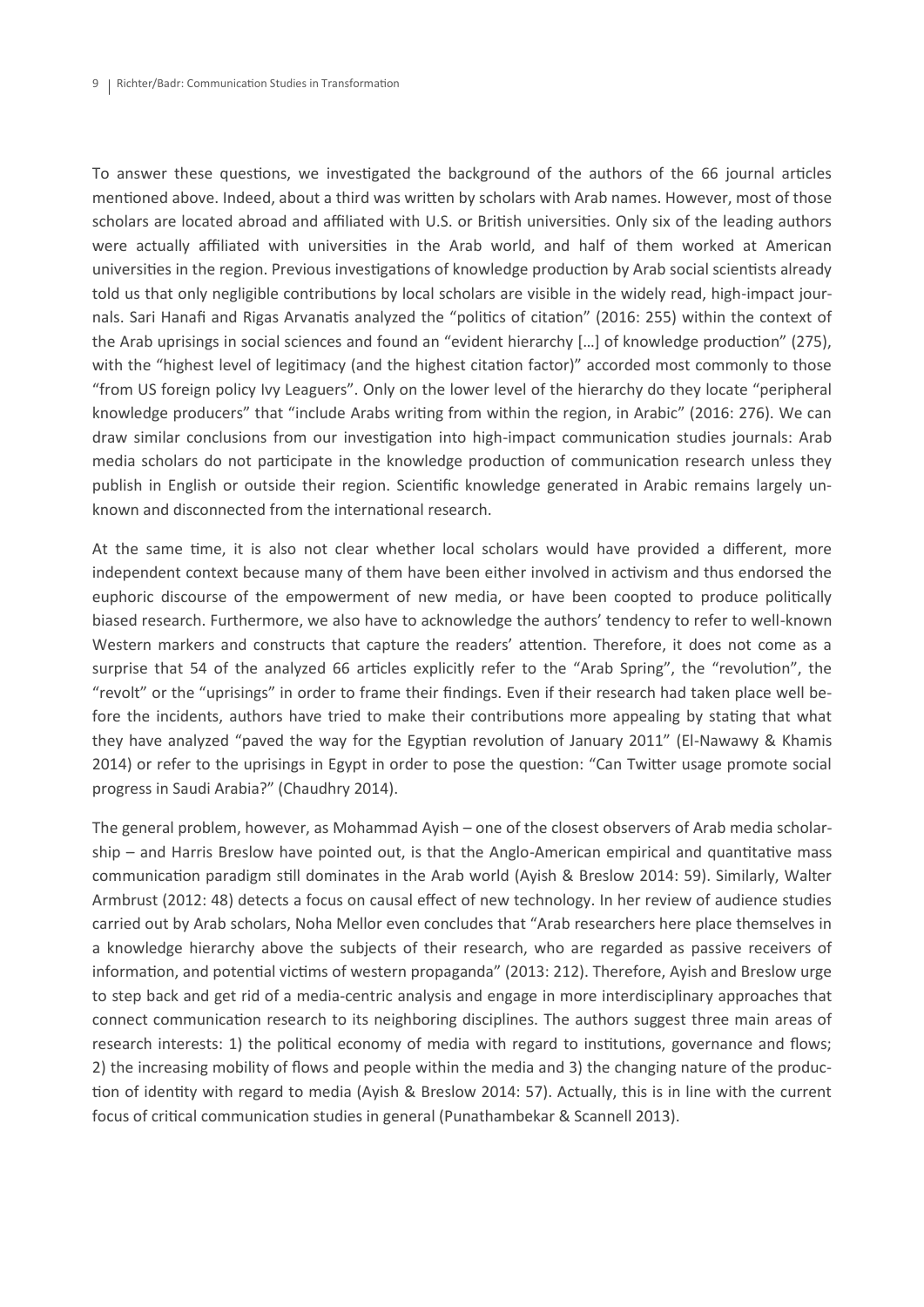Accordingly, three research strands are needed in Arab media research. First, a more *cultural studiesoriented* approach needs to be developed. In the last decade, this approach became more prominent in particular in Great Britain, and also in other European countries and the U.S. cultural studies analyze the complex relations of media and people by looking at the interrelatedness of production, media use and content. Although this research trend promises to offer more contextualized interpretations of social phenomena, it has not yet garnered a lot of followers among local or foreign scholars doing research in the Arab world. In the Arab departments of communication research, critical cultural studies focusing on class, race and gender in relation to the media rarely exist. Enclaves do exist, but mostly rather in studies oriented towards arts, literature and anthropology. In this context, mediated forms of communication such as graffiti, music or slogans have been analyzed (see Aboubakr 2013). Lebanese-American scholar Marwan Kraidy has for instance focused on the "human body as medium in the digital age" (Kraidy 2013: 285), thus emphasizing the interrelatedness of production, usage, and content offline and online. Moreover, Tarik Sabry (2011) has come up with an attempt to map "Arab Cultural Studies" and bring together the most prominent media scholars of Arab origin. However, most of the scholars who propel this kind of research are Western-based, living and working in the U.S. or the U.K. On the one hand, this indicates that concepts from abroad are being transferred to (or even sometimes imposed on) the Arab world. But on the other hand, it is exactly people like those diasporic researchers of Arab descent that through their biographies are able to build the necessary geographical bridges as well as the bridges between contextualized knowledge and innovative media studies. This potential means that Arab scholars in the West can produce meaningful explanations about *mediatization* in an Arab context.

The second underrepresented aspect in communication studies in the Arab region is the political economy of the media. *Political economy* refers to the interrelations between economic processes and specific political circumstances (see Richter & Gräf 2015). The term has been coined by Marx in its critique of modes of production in 18th century Europe. Later on, it witnessed a conceptual revival within the Frankfurt School founded by Adorno and Horkheimer, and was adopted also by left-wing scholars to criticize neo-liberal policies and deregulation of media reforms. In non-democratic countries, mainstream communication research for a long time subscribed to the paradigm that economic liberalization in the media sector would stimulate democratization. With a lack of public service logic, the state media embodied the hegemony of the ruling class. Pluralism due to competition was envisaged as the main outcome of liberalization (Rozumilovicz 2002). However, the real outcome of the privatization of media markets in most of the Arab countries has been an even stronger influence by the ruling political regimes. Major media outlets like TV channels were often outsourced to the hands of loyal business elites or simply newly founded by family members of the rulers (Richter & El Difraoui 2015: 12). This is of importance for the local developments but also sheds light on the corporate globalization of media: Alwaleed bin Talal, a Saudi prince, for example, is not only behind the most popular pan-Arab entertainment industry but is also a major shareholder in Twitter, while the Egyptian Coptic billionaire Naguib Sawiris controls most of the telecommunications markets in Africa (Sakr 2013: 2295). Up to now, the important questions of the political economy of Arab media have only randomly been taken up by local scholars but have been again a concern that is shaped by observers from abroad, such as Naomi Sakr, Jakob Skovgaard-Petersen and Donatella della Ratta (2015), who recently published on Arab media moguls.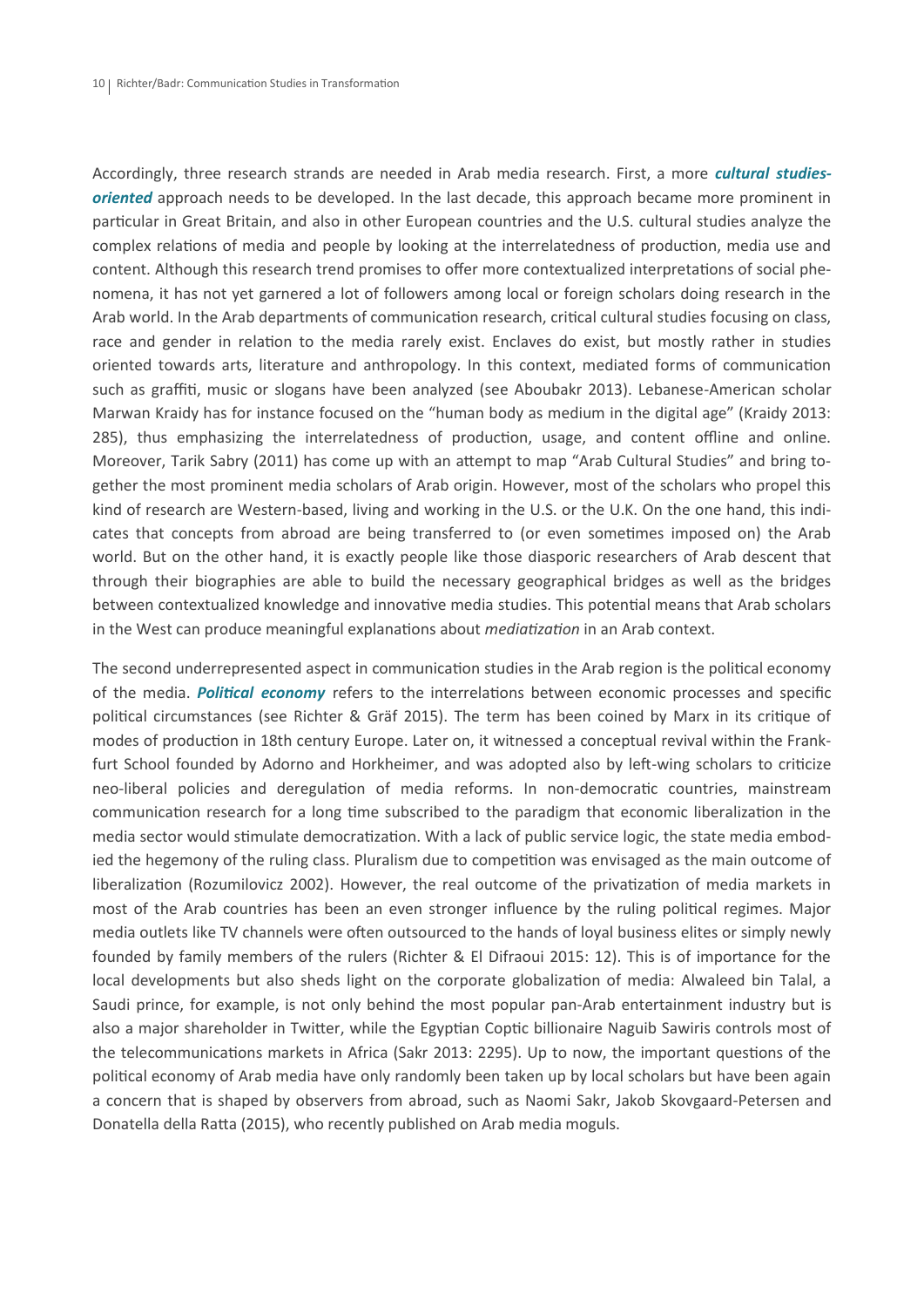The last aspect of communication research we mention here are *methodological questions*. At the beginning we showed the ambiguities of scholars who wish to detect causal relations between media and effects, i.e. impacts of media on political and social change. Influenced by political science and social movement research, communication studies have tried to carve out these interactions with quantitative methods by measuring which audiences used what media, how often, for what purposes and with which effects. Others working on everyday life activities related to media and communication often neglected to consider any link to social change, thus simply remaining descriptive in their studies. In general, both strands need to overcome their predefined limits: media use should always be linked to effects; we should just avoid connecting them via causal mechanisms. Therefore, in order to identify dynamics of change, future communication studies need to develop methods and theoretical models to analyze communication processes and media practices. Challenging mainstream trends in current media studies also means shifting the scholarly focus towards underrepresented fields and approaches in the Arab region.

### Perspectives

Finally, we conclude with a few words on how communication studies can benefit from knowledge production induced by the Arab uprisings. Our core argument in this essay is that we need to focus less on technology and more on people-centered analyses of media practices. One could, for example, investigate how the journalistic profession is being transformed by the use of social media. Here, one could ask how exactly journalists apply social media in gathering news and what this means for ethical standards of the profession. Moreover, the notion of citizen journalism ties in, so that this phenomenon could be analyzed through participatory observation: how exactly do local communities in Cairo, Bagdad or Berlin utilize the different media tools in order to articulate their causes and problems?

This demands an interdisciplinary approach where the researchers are willing to learn from various disciplines. At the same time, the other disciplines that have largely acknowledged that media are important spaces of action should be more open to engaging with the knowledge produced in communication studies. In particular, scholars with a local knowledge of culture and politics of the Arab region can bridge area studies with communication studies. The boom of "Arab Spring studies" is noticeable in various disciplines but certain invisible boundaries stop the reception of the core results across neighboring social sciences. This needs to change!

Establishing stronger networks of interdisciplinary cooperation to allow a better circulation of knowledge can also help to meaningfully adapt seemingly universal concepts and models to local research phenomena. The account of Susan O'Rourke, a journalism instructor teaching in Oman, is quite telling in this regard. She shows the difficulty of transferring a journalism undergraduate program from New Zealand to Oman: "Although the view was expressed in New Zealand that […] teaching materials should just 'be taken off the shelf', it quickly became apparent that this would not be possible and that much further contextualization to Omani society would be required", because in communication studies "a complex interaction of culture, language (both visual and written), theory, intellectual freedom, creativity, imagination and personal opinion occurs" (O'Rourke 2011: 111). This observation shows that the notion of universal journalism practice has its limitations.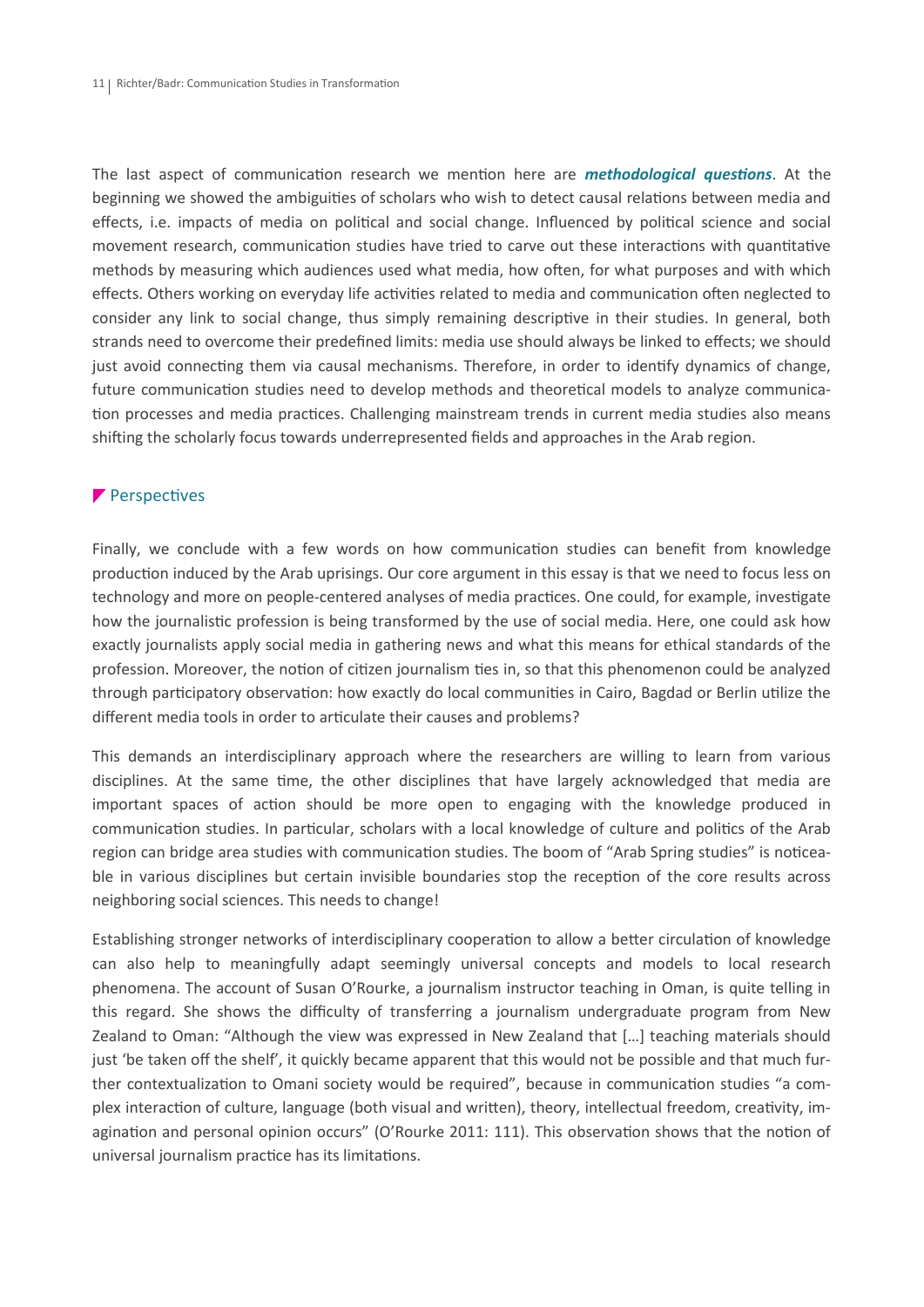An essential asset for the production of more "legitimate" knowledge is also to engage in exchanges during which scholars from different geographical and cultural backgrounds can learn from each other. In fact, building such networks in communication studies has been one result of the Arab uprisings, because it showed the necessity for more informed communication studies relying both on local and transcultural scientific knowledge: this motivated all partners to engage more strongly with each other.

Both authors are involved in various projects of this kind, one of them being the AREACORE network (www.areacore.org). AREACORE is an acronym for the Arab-European Association of Media and Communication Researchers. The network was founded as the result of an intensive summer school in Berlin in 2013. With the funding of DAAD, the German Academic Exchange Service, communication scholars from seven Arab countries and Germany were brought together to form an academic network; it has been growing ever since. As of 2016, the network consists of eleven partner universities in Egypt, Tunisia, Algeria, Oman, Yemen, Qatar, Palestine, Iraq, Jordan, Lebanon and Germany. Besides the training courses to tailor media concepts, such as investigative journalism or data journalism, to regional requirements, the AREACORE launched two major projects to produce sustainable knowledge shaped by the academic exchange. At the annual MDLAB summer school, short for Media and Digital Literacy Academy in Beirut, around 30 students and scholars come together to reflect critically on various media artefacts and, interactively, to develop skills to engage in media production themselves. The second major AREACORE project is an online platform for locally produced audio-visual lectures about the media systems of every partner country. This offers authentic knowledge about the specific characteristics of the respective societies and their media systems to a global audience. These are only a few steps on a long road of mutual learning and cooperation between communication and media scholars.

### ▼ Conclusion

Major upheavals in the Arab countries certainly posed new questions and gave new directions to communication studies. While the research agenda opened up to add the Arab countries, technological determinism remained a major component of the interpretation of the events. A de-contextualized perspective, focusing only on the media, without its interactions with society and politics, failed to offer answers on vital questions on media and transformation. However, bridges between scholars in and outside the region promise to enrich the discipline, offer it fresh insights, and widen the circle of internationally legitimate knowledge in media studies.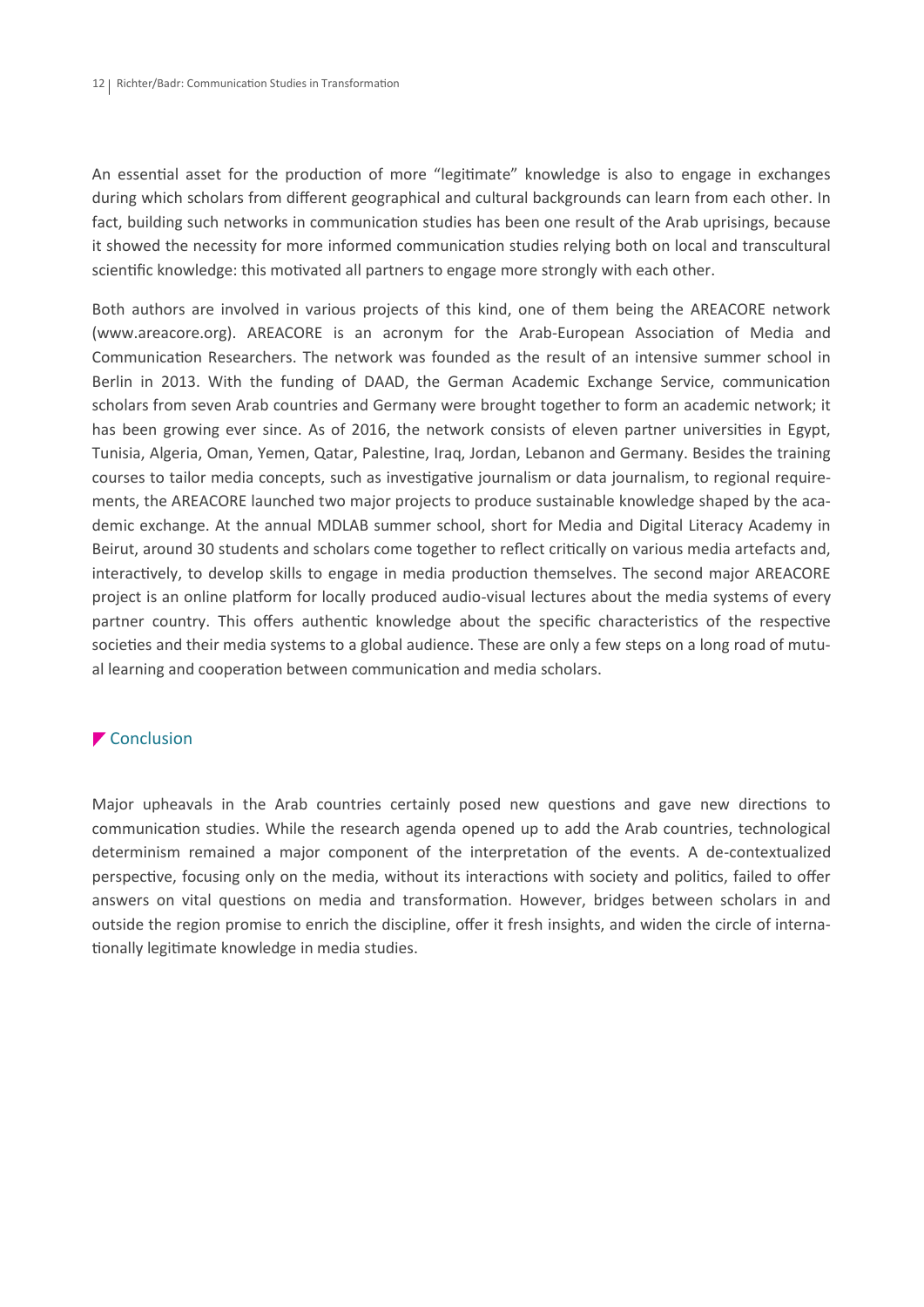# References

Abaza, Mona (2011): Academic Tourists Sight-Seeing the Arab Spring. In Jadaliyya, September 27: http://www.jadaliyya.com/pages/index/2767/academic-tourists-sight-seeing-the-arab-spring.

Aboubakr, Randa (2013): New directions of internet activism in Egypt. In Communications 38(3), 251-265.

Al-Ghazzi, Omar (2013): Nation as neighborhood: How Bab al-Hara dramatized Syrian Identity. In Media, Culture & Society 35(5), 586-601.

Anstead, Nick & Chadwick, Andrew (2009): Parties, election campaigning, and the internet: toward a comparative institutional approach. In Chadwick, Andrew & Howard, Philip (Eds.): The Routledge Handbook of Internet Politics. New York: Routledge, 56-71.

Armbrust, Walter (2012): History in Arab media studies: A speculative cultural history. In Sabry, Tarik (Ed.): Arab Cultural Studies. Mapping the Field. London: I.B. Tauris, 32-54.

Ayish, Mohammed & Breslow, Harris (2014): The Need for Interdisciplinary Research of the Arab Mass Media. In Global Media Journal – Canadian Edition 7(2), 57-73.

Badr, Hanan (2015): Limitations of the Social Media Euphoria in Communication Studies. In Égypte/Monde arabe 12: http://ema-revues.org/3451.

Badr, Hanan (2013): Battleground Facebook. Contestation Mechanisms in Egypt's 2011 Revolution. In Berenger, Ralph (Ed.): Social Media Go to War: Rage, Rebellion and Revolution in the Age of Twitter. Spokane, WA: Marquette Books, 399-422.

Braune, Ines (2013): Our friend, the internet: Postcolonial mediatization in Morocco. In Communications: The European Journal of Communication Research 38(3), 267-287.

Chaudhry, Irfan (2014): Arab Revolutions: Breaking Fear| #Hashtags for Change: Can Twitter Generate Social Progress in Saudi Arabia. In International Journal of Communication 8: http://ijoc.org/index.php/ijoc/article/view/2362/1111.

Diamond, Larry (2010): Liberation Technology. In Journal of Democracy 21(3), 69-83.

Dubai Press Club (2010): Arab Media Outlook 2009-2013. Inspiring Local Content. Forecasts and Analysis of Traditional and Digital Media in the Arab World: https://fas.org/irp/eprint/arabmedia.pdf.

El-Nawawy, Mohammed & Khamis, Sahar (2014): Arab Revolutions: Breaking Fear| Blogging Against Violations of Human Rights in Egypt: An Analysis of Five Political Blogs. In International Journal of Communication 8: http://ijoc.org/index.php/ijoc/article/view/2043/1112.

Hall, Stuart (1992): The West and the Rest: Discourse and Power. In Gieben, Bram & Hall, Stuart: The Formations of Modernity: Understanding Modern Societies. Cambridge: Polity Press.

Hanafi, Sari & Arvanitis, Rigas (2016): Knowledge production in the Arab world: The impossible promise. London, New York: Routledge.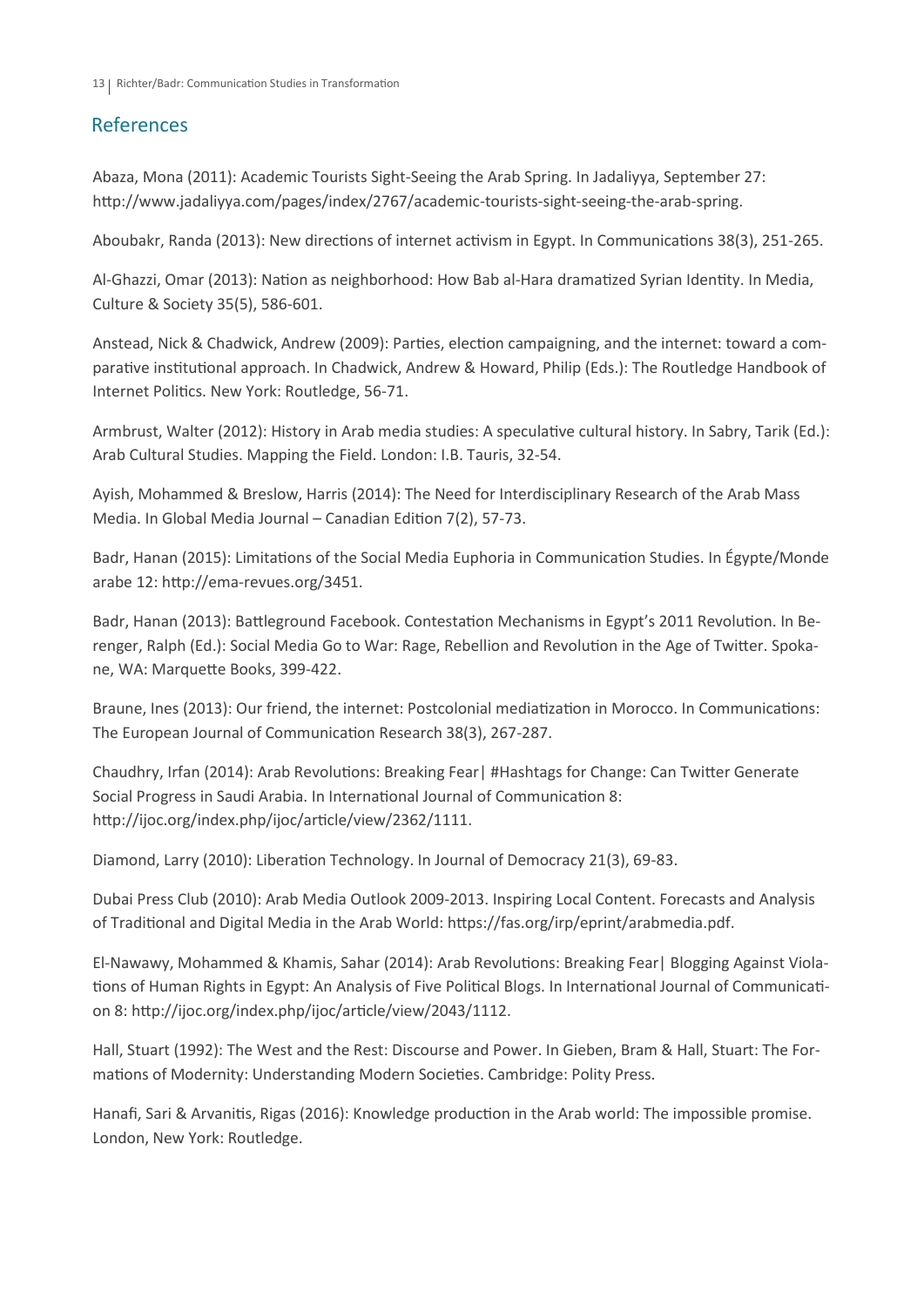Hjorth, Larissa (2014): Locating the Visual: A Case Study of Gendered Location-Based Services and Camera Phone Practices in Seoul, South Korea. In Television & New Media 15(1), 30-42.

Kamalipour, Yahya R. (Ed.) (2010): Media, power, and politics in the digital age: the 2009 presidential election uprising in Iran. Lanham: Rowman & Littlefield.

Karmasin, Matthias & Rath, Matthias & Thomaß, Barbara (2013): Normativität in der Kommunikationswissenschaft. Wiesbaden: Springer VS.

Kraidy, Marwan (2013): The Body As Medium in the Digital Age: Challenges and Opportunities. In Communication and Critical/Cultural Studies 10(2-3), 285-290.

Hepp, Andreas & Krotz, Friedrich (Eds.) (2014): Mediatized Worlds. Houndsmills: Palgrave.

Lynch, Marc (2013): Twitter Devolutions. Foreign Policy, February 7. http://foreignpolicy.com/2013/02/07/twitter-devolutions/.

Lynch, Marc (2008): Political Opportunity Structures: Effects of Arab Media. In Hafez, Kai (Ed.): Arab Media. Power and Weakness. New York: Continuum, 17-32.

Mellor, Nora (2013): Countering cultural hegemony: Audience research in the Arab World. In Journal of Arab & Muslim Media Research 6(2-3), 201-216.

Morozov, Evgeny (2011): The Net Delusion: The Dark Side of Internet Freedom. New York: Public Affairs.

Nielsen, Rasmus Kleis (2014): Political Communication Research: New Media, New Challenges, and New Opportunities. MedieKultur, 56, 5-22.

O'Rourke, Susan (2011): Teaching journalism in Oman: Reflections after the Arab Spring. In Pacific Journalism Review 17(2), 109-129.

Pettegrew, Loyd S. & Day, Carolyn (2015): Smart Phones and Mediated Relationships: The Changing Face of Relational Communication. In Review of Communication 15(2), 122-139.

Punathambekar, Aswin & Scannell, Paddy (2013): Editorial. Back to the future: media and communication studies in the 21st century. In Media, Culture & Society 35(1), 3-8.

Richter, Carola & El Difraoui, Asiem (2015): Arabische Medien. Konstanz: UVK.

Richter, Carola & Gräf, Bettina (2015): The Political Economy of Media: An Introduction. In Schneider, Nadja-Christina & Richter, Carola (Eds.): New Media Configurations and Socio-Cultural Dynamics in Asia and the Arab World. Baden-Baden: Nomos, 25-36.

Rozumilovicz, Beata (2002): Democratic Change. A Theoretical Perspective. In Price, Monroe E. & Verhulst, Stefan & Rozumilovicz, Beata (Eds.): Media Reform. Democratizing the Media, Democratizing the State. London: Routledge, 9-26.

Sabry, Tarik (Ed.) (2011): Arab Cultural Studies. Mapping the Field. London: I.B. Tauris.